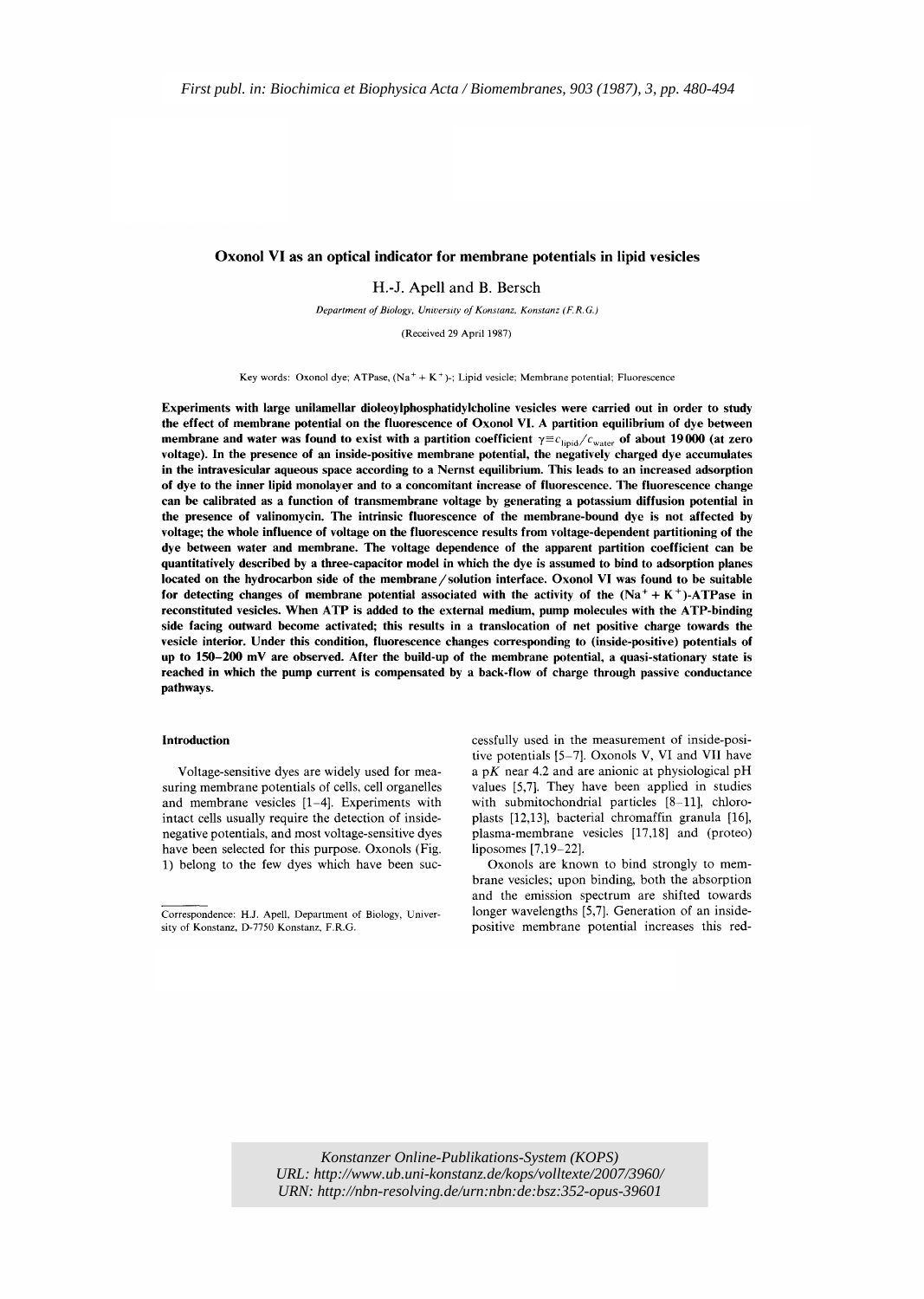

Fig. 1. Structure of oxonols

shift [14,15]. Furthermore, evidence has been obtained that oxonol anions easily permeate through lipid bilayers [6,7,14,23]. Based on these observations, it has been proposed that in the presence of an inside-positive potential, vesicles accumulate the anionic dye in the intravesicular aqueous space, which leads to enhanced binding of the dye to the membrane and to a concomitant spectral change  $[14, 15, 19]$ .

In the follow, we describe a quantitative test of the proposed mechanism of voltage sensitivity of oxonol dyes, using large unilamellar dioleoylphosphatidylcholine vesicles prepared by detergent dialysis. We show that the experimental results indeed can be explained by the assumption of a voltage-dependent dye distribution between intraand extravesicular aqueous space, provided that the theoretical model is suitably modified as to account for a direct field effect on the membrane-water partition coefficient of the dye.

The main incentive for this study was the possibility of using oxonol dyes as voltage indicators in studies with reconstituted  $(Na^+ + K^+)$ -ATPase vesicles [24]. Activation of  $Na^+, K^+$ -pump molecules inserted into the vesicle membrane by addition of ATP to the medium generates an insidepositive membrane potential. The analysis of the electrogenic effect of the pump requires a calibration of the observed spectral changes as a function of transmembrane voltage. Calibration experiments will be described below in which a Nernst potential for potassium was created in the presence of valinomycin. Furthermore, preliminary results from experiments with reconstituted ( $Na<sup>+</sup>$ +  $K^+$ )-ATPase vesicles will be presented.

## **Materials and Methods**

Materials

Dioleoylphosphatidylcholine was obtained from Avanti Polar Lipids, Birmingham, AL, U.S.A.; Oxonol VI (bis(3-propyl-5-oxoisooxazol-4-yl)pentamethin oxonol) was from Molecular Probes, Junction City, OR, U.S.A., ATP (Sonderqualität) and valinomycin from Boehringer-Mannheim. Vanadate from Ventron, Karlsruhe. The phospholipid contents were determined by the Phospholipid B test from Wako Pure Chemical Industries, Ltd., Osaka, Japan. All other reagents were obtained from Merck (analytical grade). Dialysis tube was purchased from Serva, Heidelberg.

## Vesicle preparations

Lipid vesicles were prepared from synthetic dioleoylphosphatidylcholine as described previously by a dialysis method producing homogeneous, unilamellar vesicles with an average outer diameter of 72 nm [24].  $(Na^+ + K^+)$ -ATPase was prepared from outer medulla of rabbit kidneys using procedure C of Jørgensen [25], as described previously [24,26]. The specific activity was in the range of 1700-2100  $\mu$ mol P<sub>i</sub> per h per mg at 37°C. Reconstituted vesicles containing  $(Na^+ +$  $K^+$ )-ATPase were prepared by cholate removement in 'buffer H' containing 30 mM imidazole, 1 mM L-cysteine, 1 mM EDTA, 5 mM MgSO<sub>4</sub> and various amounts of  $Na<sub>2</sub>SO<sub>4</sub>$  and  $K<sub>2</sub>SO<sub>4</sub>$ . The average outer diameter of protein-containing vesicles has been previously determined to be about 96 nm [24].

#### Fluorescence measurements

Fluorescence experiments were carried out in a Perkin Elmer 650-40 fluorescence spektrophotometer. The thermostatically controlled cuvette holder was equipped with a magnetic stirrer. If not otherwise indicated, the excitation wavelength was set to 580 nm (slit width 20 nm) and the emission wavelength to 660 nm (slit width 5 nm). The Oxonol VI stock solution contained 3.16 mM dye in ethanol. From this stock solution dilutions were prepared by mixing with ethanol/water  $(1/5,$ v/v). Concentrations were chosen such that addition of  $5 \mu l$  dye solution to the cuvette resulted in the desired final concentration (10-500 nM).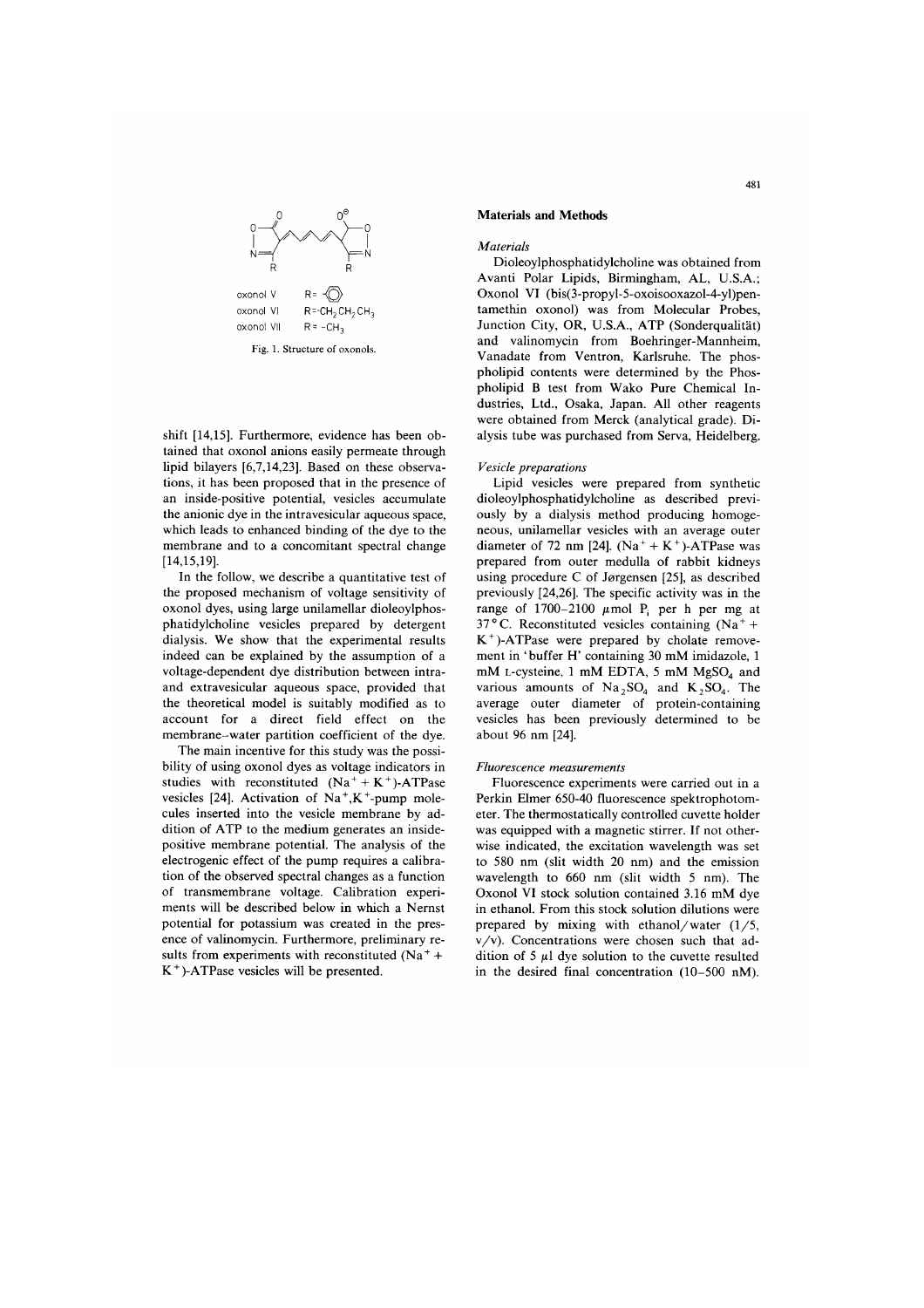The dilute dye solutions were prepared daily. All fluorescence data were normalized with respect to a fluorescence standard.

The cuvette was filled with 1 ml buffer and equilibrated in the cuvette holder to the designed temperature. After the background fluorescence was measured,  $5 \mu l$  of an Oxonol VI solution was added. After the fluorescence signal was constant, an aliquot of the vesicle suspension was added. Fluorescence changes,  $\Delta F$ , caused by additions of reagents were determined as relative signal changes with respect to the fluorescence level,  $F_0$ , prior to the addition: they were corrected for the small dilution effect which was determined separately by adding a known amount of buffer solution. At the beginning and at the end of each experiment the temperature in the cuvette was controlled and the fluorescence signal of the standard was determined. If not otherwise indicated, the experiments were carried out at 20°C.

#### **Results**

Spectral properties as a function of dye and lipid concentration

The absorption and emission spectra of Oxonol



Fig. 2. Optical absorbance  $(A)$  of a solution of 0.52  $\mu$ M Oxonol VI in buffer H as a function of wavelength  $\lambda$ . Curve 1: dye in free buffer solution; curve 2; after addition of vesicles (50  $\mu$ g lipid/ml); curve 3: as 2, in the presence of an inside-positive membrane potential of  $U = 65$  mV. The membrane potential was created by a potassium gradient  $[K^+] = 10$ mM,  $[K^+]_0 = 140$  mM and 10 nM valinomycin to the medium; the value of  $U$  was calculated from Eqn. 6.

VI in free aqueous solution and in the presence of dioleoylphosphatidylcholine vesicles are represented in Figs. 2 and 3. It is seen that both the absorption and the emission peak are red-shifted when the dye interacts with the lipid and that a further red-shift occurs when an inside-positive membrane potential is generated. Furthermore, the fluorescence intensity increases (at an excitation wavelength of 580 nm) upon binding of the dve to the vesicles. As shown by Fig. 4, the peak wavelength  $\lambda_{\text{max}}$ , as well as the peak intensity  $F_{\text{max}}$  approach limiting values when the lipid concentration is increased at a constant (overall) concentration of Oxonol VI. This indicates that at the highest lipid concentrations used in the experiment (170  $\mu$ g/ml) virtually all dye is bound to the vesicles.

Determination of the partition coefficient,  $\gamma$ , at zero voltage

The membrane-water partition coefficient,  $\gamma$ , of the dye is defined by



Fig. 3. Fluorescence intensity,  $F$  (normalized to the peak value,  $F^*$ , of curve 1), as a function of emission wavelength,  $\lambda_{em}$ . The excitation wavelength was 580 nm. Slid widths: 20 nm (excitation) and 5 nm (emission). Curve 1: 0.13  $\mu$ M oxonol VI in buffer H; curve 2: after addition of vesicles (45  $\mu$ g lipid/ml); curve 3: as 2, in the presence of an inside-positive membrane potential  $U$  of 36 mV created by adding  $K^+$  and 10 nM valinomycin to the medium, the value of  $U$  was calculated from Eqn. 6.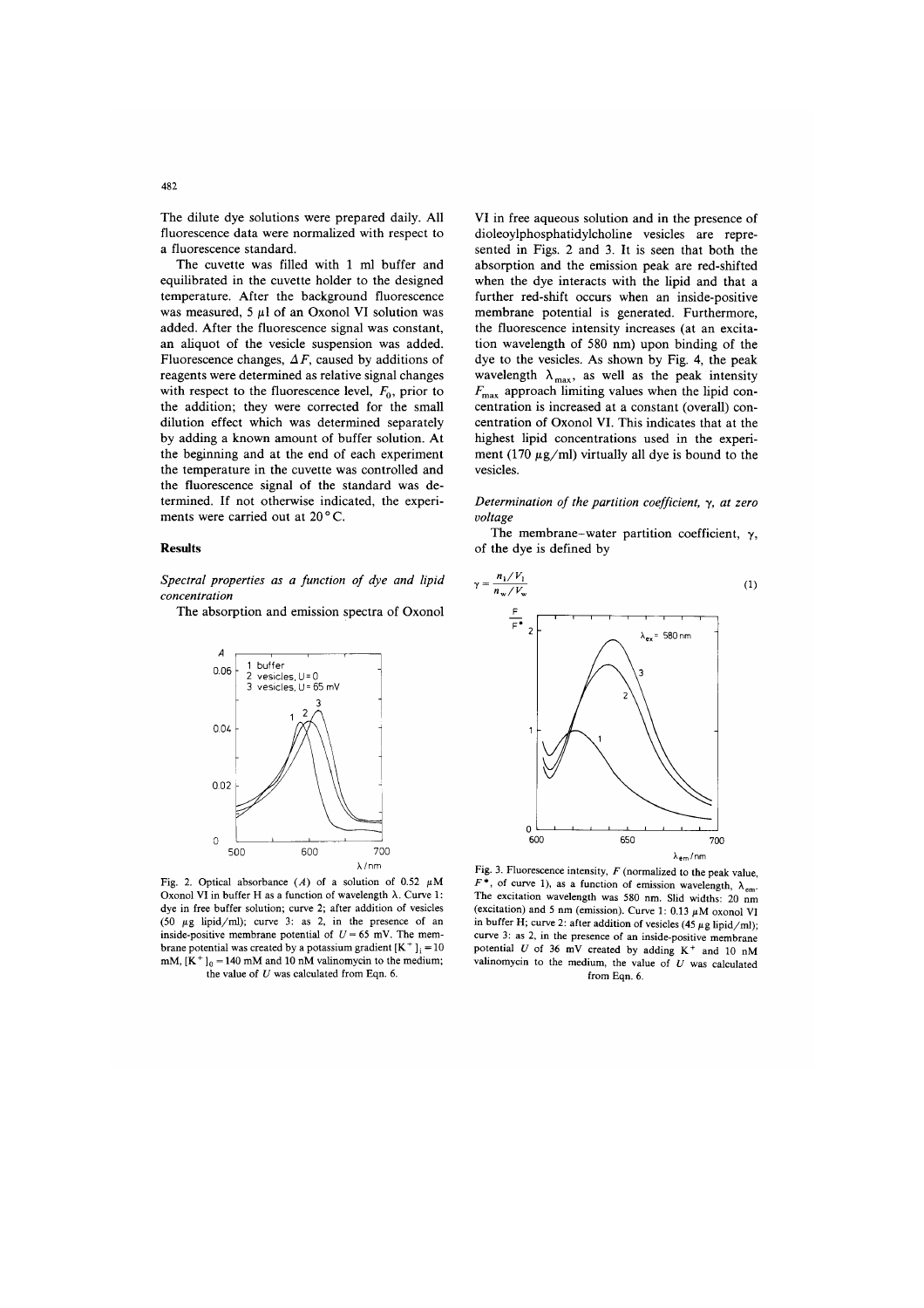

Fig. 4. Wavelength  $\lambda_{\text{max}}$  and fluorescence intensity  $F_{\text{max}}$  at the emission peak (excitation wavelength 580 nm) as a function of lipid concentration, at a constant (overall) dye concentration of 0.13  $\mu$ M in buffer H.  $F_{\text{max}}$  is referred to the peak intensity  $F_{\text{max}}^0$  at zero lipid concentration. The curves have been drawn to guide the eve

where  $n_1$  and  $n_w$  are the amounts of dye (in mol) in the lipid phase and in the water phase and  $V_1$ and  $V_w$  are the volumes of the lipid and water phases. If  $f_w$  and  $f_1$  are the contributions of one mole of dye in the water and in the lipid to the observed fluorescence, the total fluorescence intensity,  $F$ , can be represented by

$$
F = n_w f_w + n_1 f_1 \tag{2}
$$

In the following,  $F$  is referred to the fluorescence intensity measured with a fluorescence standard and is expressed in dimensionless units, so that  $f_w$ and  $f_1$  have the dimension mol<sup>-1</sup>. Eqns. 1 and 2 together give

$$
F = n \frac{f_w V_w + \gamma f_1 V_1}{V_w + \gamma V_1}
$$
 (3)

where  $n = n_w + n_1$  is the total amount of dye in the fluorescence cuvette. Eqn. 3 predicts that the ratio  $F/n$  should be independent of oxonol concentration. This expectation is borne out by the experiments. As seen from Fig. 5, values of  $F/n$ for three different oxonol concentrations (125, 250) and 500 nM) fall nearly on the same line when  $F/n$  is plotted as a function of lipid concentration. At all oxonol concentrations, the optical absorbance of the solution is so low that self-ab-



Fig. 5. Fluorescence intensity  $F$ , divided by the total amount,  $n$ , of Oxonol VI in the fluorescence cuvette.  $F$  is referred to a fluorescence standard and is given in dimensionless units;  $n$  is expressed in nmol. The dependence of  $F/n$  on lipid concentration was measured at different concentrations of Oxonol VI: ●, 125 nM; O, 250 nM;  $\Box$ , 500 nM. At all Oxonol concentrations the optical absorbance was so low that self-absorption, at a pathlength of 1 cm, was negligible. The curve represents a fit of Eqn. 3 using the following parameter values:  $f_w = 0.55$  nmol<sup>-1</sup>,  $f_1 = 4.1$  nmol<sup>-1</sup>,  $\gamma = 19000$ .

sorption, at a pathlength of 1 cm, is negligible. Eqn. 3 can be fitted to the experimentally observed dependence of  $F/n$  on lipid concentration, using the known values of  $V_w$  and  $V_1$  ( $V_w$  is nearly to the total volume,  $V = 1$  ml, of the vesicle suspension in the fluorescence cell, and  $V_1$  is obtained from the concentration and the density,  $\rho \approx 9$  mg/cm<sup>3</sup>, of the lipid). The theoretical curve in Fig. 5 adequately describes the experimental results; from the fit the values of the fluorescence parameters,  $f_w$  and  $f_1$ , and of the partition coefficiency,  $\gamma$ , can be determined to be  $f_w = 0.55$ <br>nmol<sup>-1</sup>,  $f_1 = 4.1$  nmol<sup>-1</sup> and  $\gamma = 19000$ .

Membrane potentials generated by  $K^+$ -concentration gradients

Membrane potentials may be generated by establishing a transmembrane  $K^+$ -concentration difference in the presence of valinomycin. At the beginning of the experiment, the  $K^+$  concentration is the same in the intra- and extravesicular aqueous space, and the membrane is made selectively permeable by the addition of valinomycin. When the extravesicular  $K^+$  concentration is increased, a Nernst potential for  $K^+$ ,

$$
U = \psi' - \psi'' = \frac{RT}{F} \ln \frac{c''}{c'}
$$
 (4)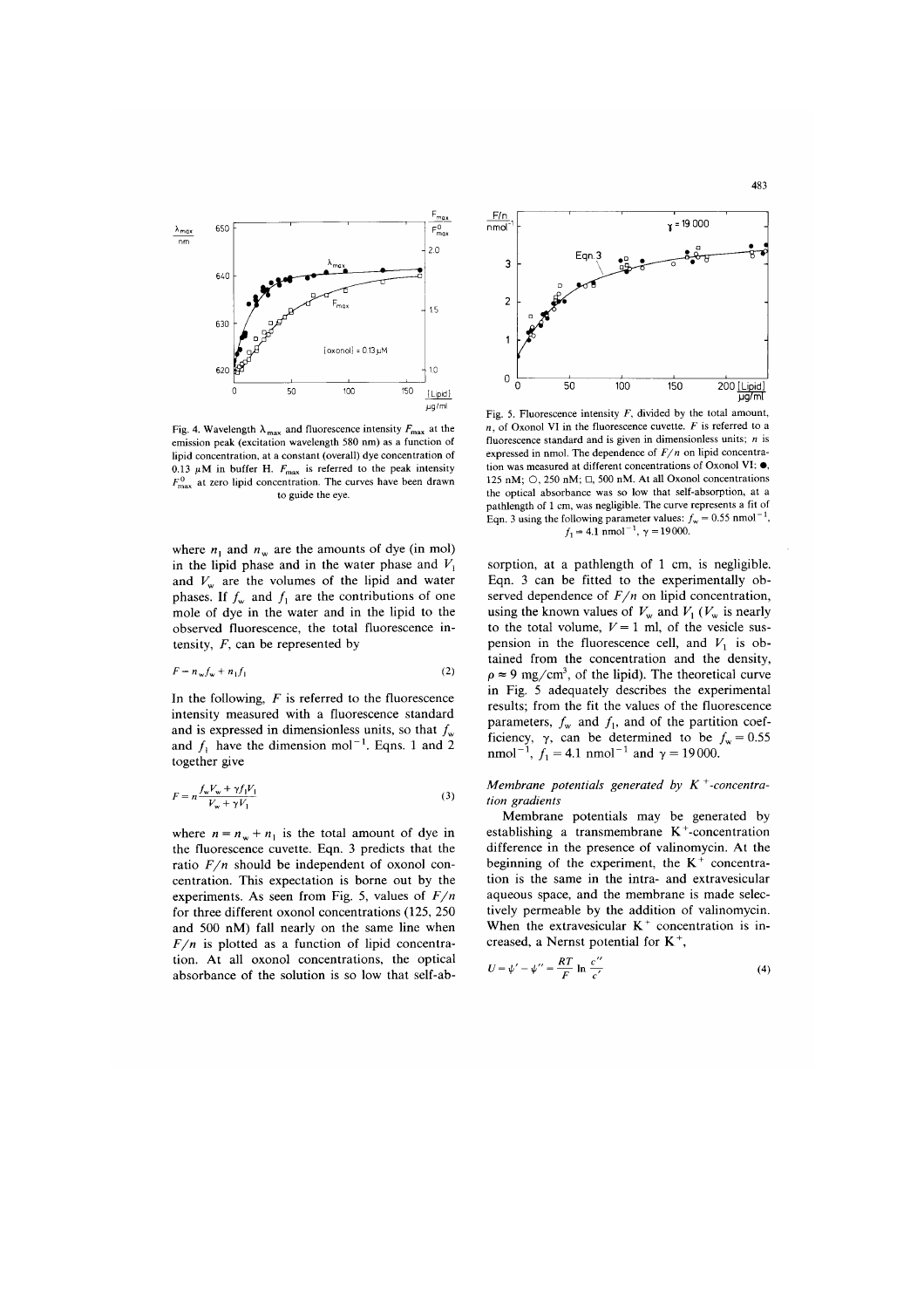is created.  $\psi'$  and  $\psi''$  are the intra- and extravesicular potentials, respectively, and  $c'$  and  $c''$  are the corresponding  $K^+$  concentrations; R is the gas constant,  $T$  the absolute temperature and  $F$  the Faraday constant. For the generation of the voltage  $U$ , an electric charge,  $Q$ , has to move across the membrane in order to charge up the membrane capacitance,  $AC_m$  (A is the total membrane<br>area and  $C_m \equiv 1 \mu F/cm^2$  is the specific membrane capacitance):

$$
Q = AC_m U \tag{5}
$$

The inward movement of  $K^+$  associated with the establishment of the Nernst potential increases the intravesicular K<sup>+</sup> concentration from an initial value  $c'_0$  to a final value c'. If the membrane-permeable anionic dye is added to the medium, an additional transmembrane charge transport occurs, as the dye equilibrated between extra- and intravesicular aqueous space. This contribution of the dye to the membrane potential can, in general, not be neglected, although the effect may be small at low dye concentrations (see below). Under the condition that the volume of the intravesicular aqueous space is small compared to the total volume, the extravesicular  $K^+$  concentration, c'', remains virtually constant during the build-up of the membrane potential. The intravesicular K<sup>+</sup> concentration changes, however, from the initial value,  $c'_0$ , to a final value, c'. As shown in Appendix A,  $c'$  and  $c'_0$  are related by

$$
c' = c'_0 + C^* \ln \frac{c''_0}{c'} + \frac{(1+\sigma)c_0c''_0}{(1+a\sigma)c'+a(1+\sigma)c''_0}
$$
 (6)

$$
C^* \equiv \frac{RT}{F^2} \cdot \frac{AC_m}{V'} \tag{7}
$$

$$
\sigma \equiv \gamma V_1 / 2V'; \ a \equiv V' / V'' \tag{8}
$$

 $C^*$  has the meaning of the concentration of univalent ions, referred to intravesicular volume,  $V'$ which are required to charge up the membrane capacitance to a voltage of  $RT/F \approx 25$  mV. For a spherical vesicle of internal radius  $r = 32$  nm, this concentration is given by  $C^* = 3RTC_m/F^2r \approx 250$  $\mu$ M. The ratio,  $a$ , of intra- and extravesicular aqueous volume was always small; at the highest experimental lipid concentrations (about 200  $\mu$ g/ml), *a* is of the order of 10<sup>-3</sup>. For a spherical vesicle, the quantity  $\sigma$  may be estimated to be  $\sigma = 3\gamma d/2r$ , where d is the membrane thickness. With the experimentally determined partition coefficient,  $\gamma \approx 19000$ ,  $\sigma$  becomes about 2000. Eqn 6, which refers to an equilibrium state, is valid irrespective of the order of addition of valinomycin,  $K^+$  and the dye. If c' is numerically evaluated from Eqn. 6, the membrane potential  $U$ can be calculated from Eqn. 4 (with  $c'' = c_0''$ ).

Eqn. 6 limits the absolute magnitude of membrane potentials which can be generated by the  $K^+$ -gradient method. If the initial intravesicular potassium concentration is zero ( $c'_0 = 0$ ), the relation  $C^*$  ln( $c_0''/c'$ ) = c' holds for small dye concentrations ( $c_D \approx 0$ ). This yields, with  $C^* = 250$  $\mu$ M and  $c_0'' = 140$  mM, a final intravesicular K<sup>+</sup> concentration of  $c' \approx 0.5$  mM and, according to Eqn. 4, a membrane potential  $U \approx 140$  mM. This value of  $U$  represents a practical upper limit of the voltage range in which fluorescence signals can be calibrated by the Nernst-potential method. In Fig. 6 the membrane potential,  $U$ , predicted from Eqns. 4 and 6 is plotted as a function of  $c''_0/c'_0$  for a fixed value  $c_0'' = 140$  mM and a total dye concentration of either  $c_D = 0$  or  $c_D = 1 \mu M$ . The



Fig. 6. Membrane potential, U, in the presence of a  $K^+$ concentration difference.  $c'_0$  and  $c''_0$  are the initial intra- and extravesicular K<sup>+</sup> concentrations, respectively, prior to the build-up of the membrane potential. The uppermost curve has been calculated from the Nernst equation assuming a constant intravesicular K<sup>+</sup> concentration. The lower curves have been obtained from Eqns. 4 and 6 with  $c'' = c_0'' = 140$  mM,  $a = 10^{-4}$ ,  $\sigma = 1980$ , and  $C^* = 250 \mu M$ .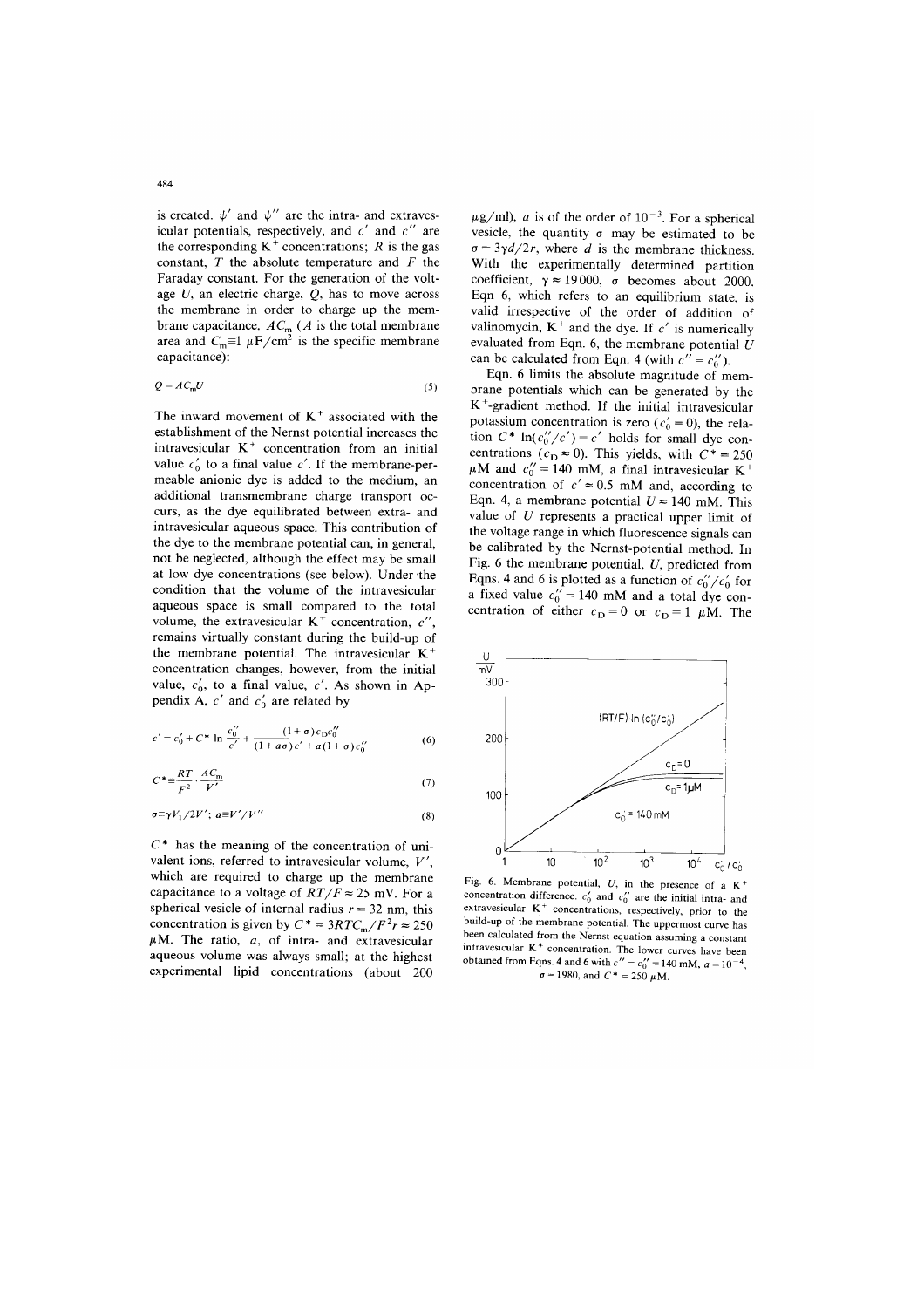difference of the curves for  $c_D = 0$  and  $c_D = 1 \mu M$ represents the influence of the third term on the right side of Eqn. 6. It is seen that at concentrations as large as  $c_D = 1 \mu M$  the effect of dye translocation on membrane potential is small. In most experiments, however, c<sub>D</sub> was much lower. This means that the term proportional to  $c_{\text{D}}$  in Eqn. 6 can be neglected under the conditions of our experiments.

## Voltage-induced fluorescence changes

When an inside-positive membrane potential is generated by a  $K^+$ -concentration difference in the presence of valinomycin, the fluorescence intensity,  $F$ , increases (Fig. 7). The experimentally observed dependence of fluorescence intensity onlipid concentration was compared with the predict-



Fig. 7. Fluorescence intensity,  $F$ , as a function of lipid concentration for different membrane potentials,  $U. F^*$ is the intensity measured with a fluorescence standard instead of the cuvette. The membrane potential was generated by a  $K^+$ concentration gradient in the presence of valinomycin. A suspension of vesicles formed in buffer H containing 10 mM K<sup>+</sup> were diluted with a solution of identical composition to vield the desired lipid concentration. To this solution was added 10 nM valinomycin. This usually resulted in a small signal change representing a constant offset of the fluorescence signal,  $F$  (see text). After the fluorescence signal became constant, the extravesicular K<sup>+</sup> concentration was increased by successive addition of small amounts of  $3$  M KCl. The value of  $U$  was calculated from Eqns. 4 and 6 with  $a=10^{-4}$ ,  $\sigma = 1980$  and  $c<sub>A</sub> = 52$  nM. The curves have been calculated from Eqn. 3 using the following parameter values:  $n/V_w = 52$  nM,  $\rho_1 = 9$ <br>mg/ml,  $f_w = 0.55$  nmol<sup>-1</sup>,  $f_1 = 4.1$  nmol<sup>-1</sup>,  $\gamma = 19000$  (0 mV); 26400 (17 mV); 44600 (39 mV); 84000 (65 mV).

ions of the model, using again Eqn. 3. As shown by Fig. 7, the experimental results could be satisfactorily described by Eqn. 3 using voltage-independent values of the fluorescence parameters,  $f_w$  and  $f_1$ . The only quantity in Eqn. 3 which had to be varied with voltage in order to fit the experimental data was the partition coefficient,  $\gamma$ . This finding is consistent with the notion that the effect of voltage consists exclusively in changing the fraction of dye molecules which are bound to the membrane, whereas the average environment of a bound dye molecule remains virtually unchanged. With increasing inside-positive potentials, anionic dye molecules accumulate in the intravesicular solution. Since the external aqueous medium has a much larger volume, this leads to a net increase of the amount of bound dye. This increased dyebinding can be described by an apparent partition coefficient  $\gamma_{app}$  which is plotted in Fig. 8 as a function of voltage. A model which describes the voltage dependence of  $\gamma_{\rm app}$  will be discussed later.



Fig. 8. Apparent partition coefficient,  $\gamma_{app}$ , as a function of membrane potential,  $U$ .  $\gamma_{app}$  was obtained by fitting Eqn. 3 to the experimental data represented in Fig. 7 and to additional data not shown in Fig. 7. The reconstitution of the  $(Na^{+} +$ K<sup>+</sup>)-ATPase vesicles was carried out with protein/lipid ratio  $(w/w)$  of 0.8/7.5. The theoretical curve was calculated from Eqn. 14 using the following parameter values:  $\gamma = 19000$ ,<br>c<sub>D</sub> = 130 nM, d = 4 nm,  $V'/V'' = 10^4$ ,  $V_w \approx V''$ . See legend of Fig. 7 for further explanations.  $\bullet$ , 13 nM Oxonol VI;  $\circ$ , 130 nM Oxonol VI;  $\Box$ , 13 nM Oxonol VI, vesicles containing  $(Na^+ + K^+)$ -ATPase.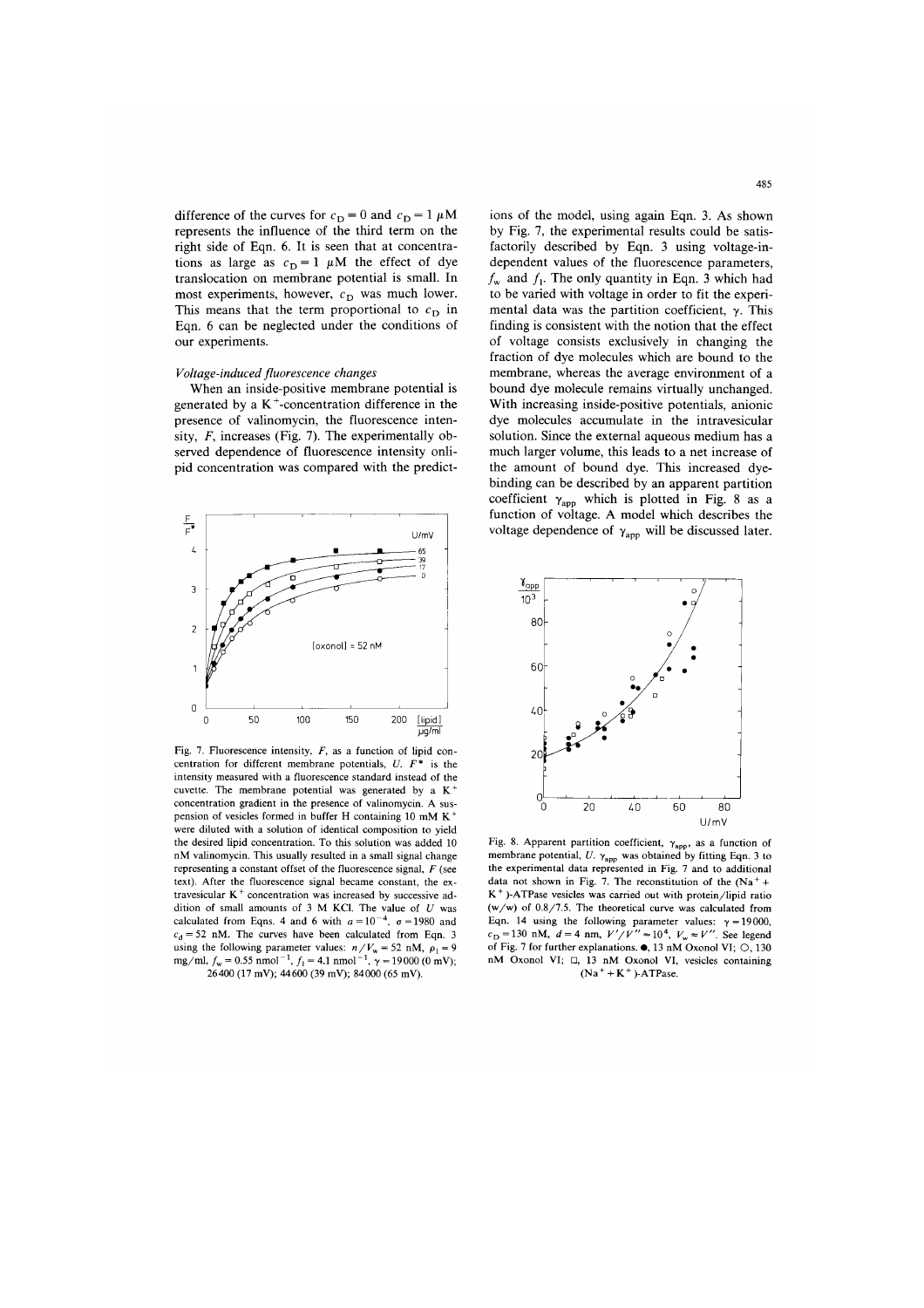If the voltage-induced fluorescence change,  $\Delta F$ . results from a voltage-dependent redistribution of dye between water and membrane, the magnitude of  $\Delta F$  should depend on lipid concentration. This is illustrated in Fig. 9, in which the relative fluorescence change,  $\Delta F/F_0 \equiv [F(U) - F(0)]/F(0)$ , is plotted as a function of lipid concentration for a membrane calculated from Eqn. 3 with  $\gamma_{app}(U =$ 0) = 19000 and  $\gamma_{app}(U = 65 \text{ mV}) = 84000 \text{ taken}$ from Fig. 8. The non-monotonic shape of the

 $\Delta F/F_0$  curve can be understood in the following way. At low lipid concentration the fluorescence signal is dominated by dye molecules dissolved in water, so that  $\Delta F/F_0$  is small. At high lipid concentration most of the dye is already bound to te lipid meaning that the fluorescence change induced by an inside-positive voltage again is small. The theoretical curve in Fig. 9 agrees with the experimental results, although the scatter of the data points is too large to demonstrate unequiv-



Fig. 9. Fluorescence change,  $\Delta F = F(U) - F(0)$ , observed after generation of an inside-positive membrane potential of  $U = 65$ mV, as a function of lipid concentration,  $F_0 \equiv F(0)$  is the fluorescence intensity at zero voltage. The membrane potential, U, was created by an extravesicular  $K^+$  concentration of 140 mM in the presence of 10 nM valinomycin; the intravesicular  $K^+$  concentration was 10 mM. The value of U was calculated as described in the legend of Fig. 7. [Oxonol] (nM):  $\bullet$ , 62;  $\circlearrowleft$ ,  $125; \Box, 250; \blacksquare, 500.$ 

ocally the decrease of  $\Delta F/F_0$  at low lipid concentrations.

Calibration of fluorescence changes as a function of membrane potential

The relative fluorescence change  $\Delta F/F_0 \equiv F(U)$  $-F(0)/F(C)$  was measured in the voltage range between 0 and  $+120$  mV (inside positive). These calibration experiments were carried out in the following way. To a suspension of vesicles with identical K<sup>+</sup> concentrations in the intra- and extravesicular medium was added 10 nM valinomycin. This resulted in a (usually negative) fluorescence change which was always smaller than 10%. A possible explanation of this signal offset which was only observed with protein-free vesicles consists in the assumption that a small membrane potential is present prior to the addition of valinomycin, which may result from the presence of residual cholate in the inner leaflet of the vesicle membrane [27]. Upon addition of valinomycin, the membrane potential drops to zero, corresponding to the symmetrical  $K^+$  concentrations on either side of the vesicle membrane. The magnitude of the signal offset varied from vesicle preparation to vesicle preparation; however, when all fluorescence signals were referred to the fluorescence intensity after valinomycin addition, the calibration curves were reproducible.

In order to test whether the observed fluorescence changes are uniquely determined by membrane voltage, calibration experiments were carried out in which the same voltage was generated with different combinations of intra- and extravesicular potassium concentrations, keeping the ratio  $c'/c''$  fixed and maintaining a constant total concentration,  $c_t$ , of Na<sup>+</sup> plus K<sup>+</sup> on both sides of the membrane. The result of these experiments is shown in Figs. 10A-C. As seen from Figs. 10A and 10B, the calibration curves measured with intravesicular K<sup>+</sup> concentrations of 1 and 10 mM are nearly the same, albeit with a small systematic deviation towards lower  $\Delta F/F_0$  at  $c'_0 = 1$  mM. The total concentration of  $K^+$  plus  $Na^+$  in Figs. 10A and 10B was  $c_t = 150$  mM; in Fig. 10C are shown experiments in which  $c_t$  was varied ( $c_t$  = 75, 150 and 300 mM). It is seen that the calibration curve is not significantly different at the different ionic strengths. Figs. 10A-C further show that the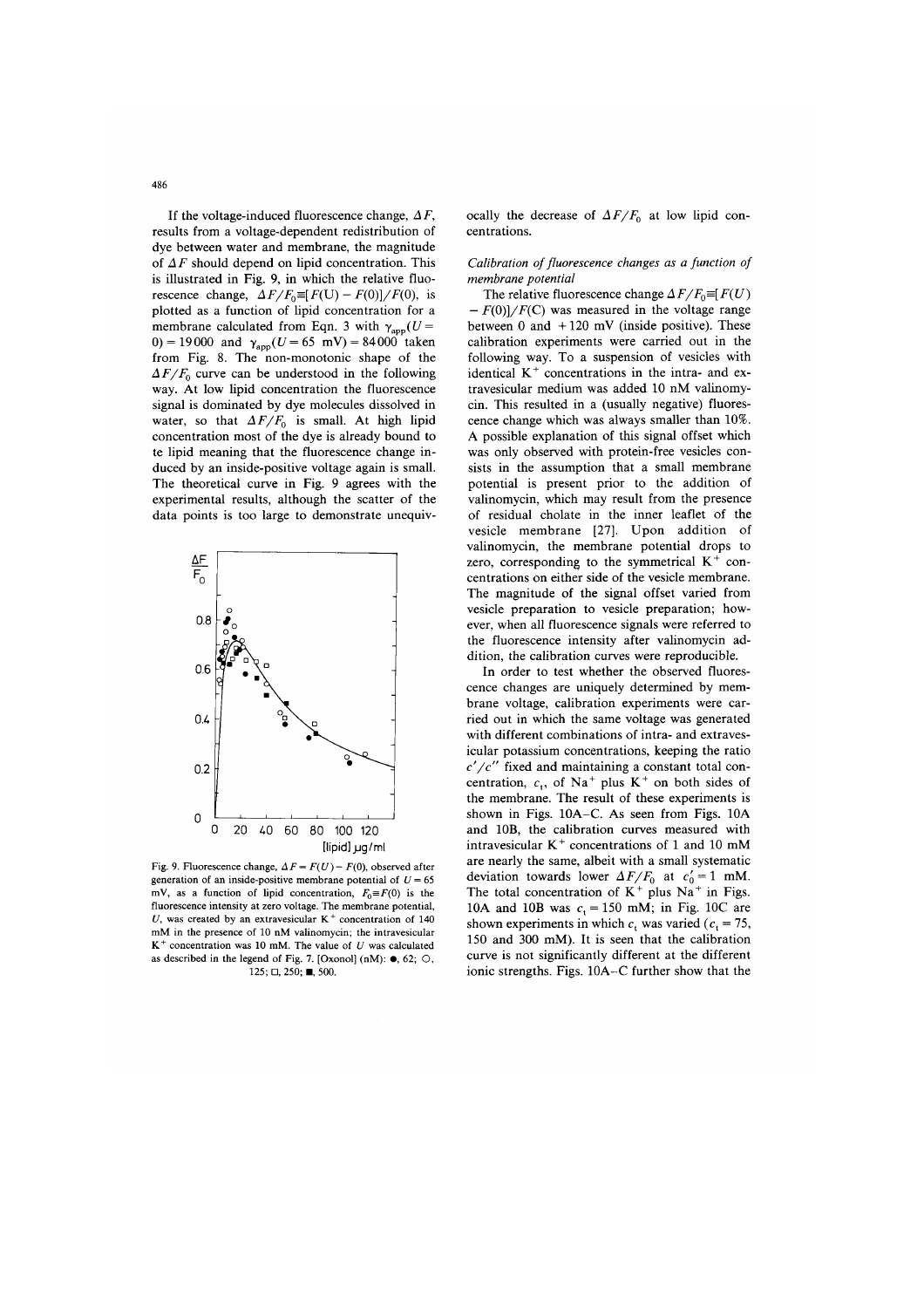

Fig. 10. Relative fluorescence change,  $\Delta F/F_0 \equiv F(U)$  $F(0)/F(0)$ , as a function of transmembrane voltage, U. The voltage was generated by maintaining a K<sup>+</sup> concentration gradient across the vesicle membrane in the presence of 10 nM valinomycin. The value of  $U$  at a given initial intravesicular  $K^+$  concentration,  $c'_0 = [K^+]_1^0$ , was calculated from Eqns. 4 and 6, neglecting the term proportional to  $c_D$  in Eqn. 6. the concentrations of Oxonol VI ranged between 125 and 380 nM.  $T = 20$  ° C. The theoretical curves were calculated from Eqn. 9 with the following parameter values: (A) Lipid concentration 10  $\mu$ g/ml; total concentration, c<sub>t</sub>, of Na<sup>+</sup> + K<sup>+</sup> in the intraand extravesicular medium, 150 mM; initial intravesicular K<sup>+</sup> concentration,  $1$  (O) or 10 mM ( $\bullet$ ). (B) As (A) but lipid concentration 20  $\mu$ mol/ml. (C) Lipid concentration 50  $\mu$ g/ml;  $c_1$  variable (75 (O), 150 (.) and 300 ( $\Box$ ) mM); initial intraves icular  $K^+$  concentrations between 1 and 10 mM.

calibration depends on lipid concentration, as may have been anticipated from Fig. 9. The continuous curves in Figs. 10A-C have been calculated on the basis of the theoretical model (Eqns. 9 and 14) to be discussed later.

At inside-negative potentials  $U$  the fluorescence signal  $\Delta F/F_0$  tends to saturate already at small values of U, below  $\approx -40$  mV, as seen from Fig. 11. It is also seen from Fig. 11 that for  $U < 0$  the fluorescence signal deviates from the theoretical curve (continuous line) which has been calculated using values of the model parameters determined from experiments at  $U > 0$ . The origin of this discrepancy is not clear so far.

In all experiments described so far, the dye was added to the extravesicular medium. A few experiments were carried out in which the dye was present already in the dialysis medium used for the formation of the vesicles. The same dye concentration (130 nM) was present in the fluorescence cuvette to which the vesicles were added. Under this symmetrical condition with respect to dye concentration, the calibration curve was found to be virtually the same as in the asymmetrical case. This observation is consistent with the assumption (on which the interpretation of our experiments is based) that Oxonol VI equilibrates across the vesicle membrane.



Fig. 11. Relative fluorescence change,  $\Delta F/F_0$ , at inside-negative membrane potentials, U. Vesicles loaded with 140 mM K<sup>+</sup> were suspended in a medium containing 10 nM valinomycin, 52 nM Oxonol VI and various  $K^+$  concentrations,  $c'' \le 100$ mM. The total concentration of  $Na^+ + K^+$  in the intra- and extravesicular medium was kept constant at 150 mM. The lipid concentration was 50  $\mu$ g/ml. T = 20 °C.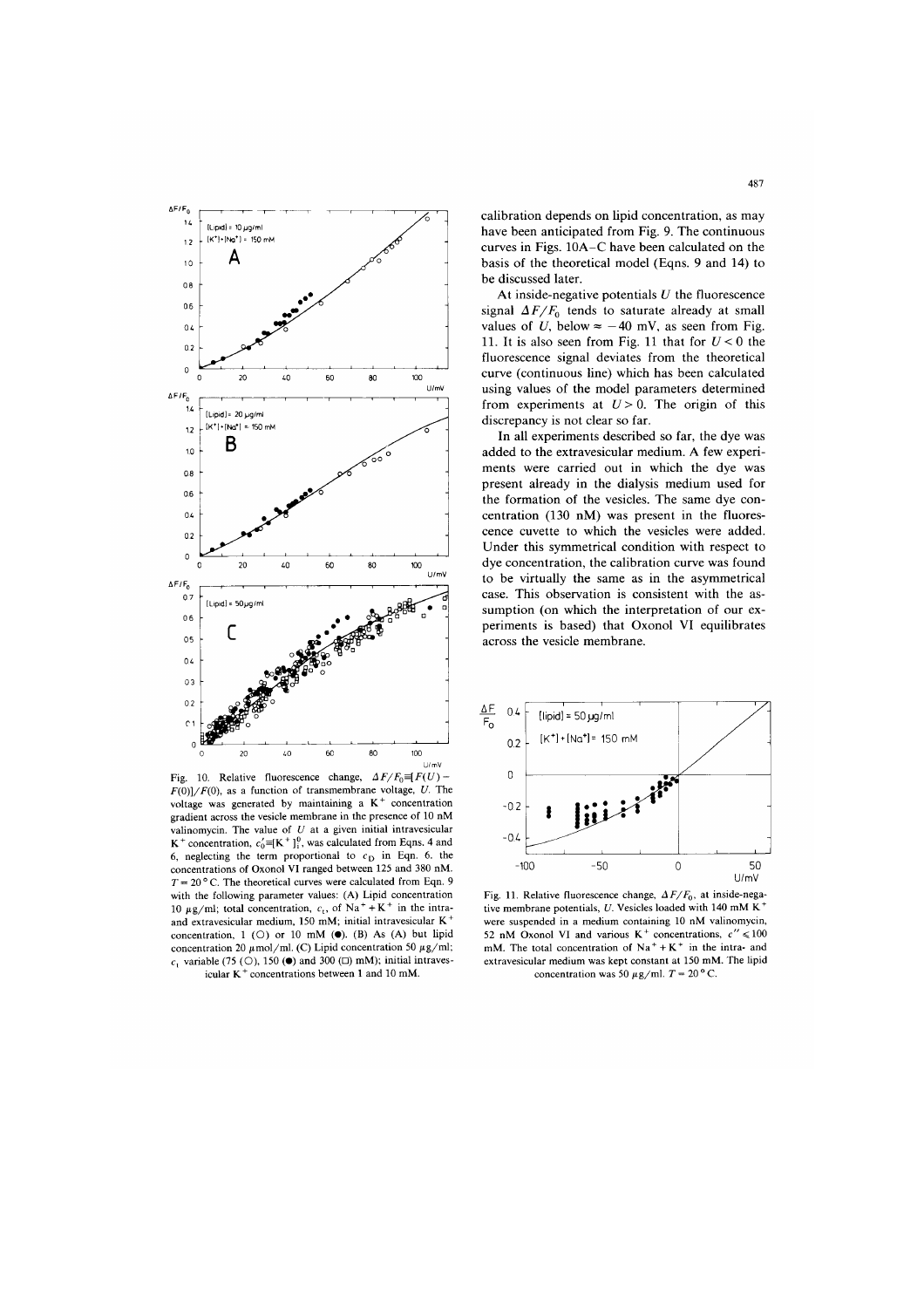# Membrane potentials generated by the  $Na^{+}$ ,  $K^{+}$  $numt$

Reconstituted  $(Na^+ + K^+)$ -ATPase vesicles formed by detergent dialysis contain pump molecules of either orientation [28,29]. By adding ATP to the extravesicular medium, only those pumps with an outside-facing ATP-binding site become activated. Since the  $(Na^+ + K^+)$ -ATPase normally transports  $3 \text{ Na}^+$  ions outward and  $2 \text{ K}^+$  ions inward [30], activation of inside-out-oriented pumps should generate an inside-positive membrane potential in the vesicle [24]. An experiment demonstrating this electrogenic effect of the pump is shown in Fig. 12. After addition of 2.5 mM ATP to the vesicle suspension at a temperature of 11°C, the fluorescence starts to increase, reaching a plateau after about 80 s. From the plateau value of  $\Delta F/F_0$  ( $\approx 0.8$ ) and the calibration curve for 35  $\mu$ g/ml lipid, the maximum voltage is estimated to be about 90 mV (inside positive). When vanadate, a potent inhibitor of the  $Na^+, K^+$ -pump [30] is added to the medium, the signal declines, approaching an asymptotic value with a time constant of about 200 s. (The fact that the fluorescence intensity drops below the starting value may result from a change of interfacial potential by



Fig. 12. Membrane potential generated by the  $Na^+, K^+$ -pump. Vesicles were reconstituted in buffer H containing 140 mM K and 10 mM Na<sup>+</sup>, as described before [24] and suspended in buffer H containing 140 mM Na<sup>+</sup> and 10 mMK<sup>+</sup>. The average number of pump molecules with the ATP-binding site facing outward was determined to be  $n \approx 1$ . 52 nM Oxonol VI, 35  $\mu$ g/ml lipid, 2.5 mM ATP and 5 mM vanadate were successively added.  $F$  is the fluorescence intensity. The temperature was 11.2°C.

vanadate binding, as reflected by the fast fluorescence change upon vanadate addition.) The decline of fluorescence intensity is likely to result from a decay of membrane voltage via the leakage conductance of the vesicle membrane. If this is true, then the time constant,  $\tau$ , should be equal to  $C_m/G_m$ , where  $C_m$  and  $G_m$  are the specific capacitance and the specific conductance of the membrane, respectively. With  $\tau \approx 200$  s and  $C_m \approx 1$  $\mu$ F/cm<sup>2</sup>, G<sub>m</sub> becomes about 5 nS/cm<sup>2</sup>, which is reasonable value for a lipid bilayer [31]. From the initial slope of  $\Delta F/F_0$  versus time t in Fig. 12, the initial rate of voltage change can be estimated to be  $dU/dt \approx 1.75$  mV $\cdot$ s<sup>-1</sup> which must be equal to  $ne_0v_0/AC_m$  where *n* is the average number of (outward oriented) pump molecules per vesicle,  $e_0$ the elementary charge,  $v_0$  the initial turnover rate and  $A$  the average area of the vesicle membrane. In the vesicle preparation used for the experiment of Fig. 12,  $n$  was determined from the potassium flux rate [24] to be about 1. This yields, with  $A \approx 0.025 \mu m^2$  and  $e_0 \approx 1.6 \cdot 10^{-19}$  C, an initial turnover rate of  $v_0 = AC_m(\frac{dU}{dt})/n_0 \approx 2.8 \text{ s}^{-1}$ . On the other hand, if  $v$  is the turnover rate in the quasi-stationary state in which the pump current is compensated by a backflow of charge through the membrane conductance  $G_m$ , the relation  $ne_0v$  $= AG_{\rm m}U_{\rm s}$  holds where  $U_{\rm s} \approx 90$  mV is the stationary voltage. This gives  $v = 0.058$  s<sup>-1</sup>. Thus, the turnover rate,  $v$ , in the quasi-stationary state is about 50-times smaller than the initial turnover rate,  $v_0$ . The difference between v and  $v_0$  is likely to reflect the voltage dependence of pumping rate  $[32]$ 

When the experiment is carried out at a higher temperature  $(18°C)$ , the initial rate of fluorescence change after ATP addition is much increased (Fig. 13). The fluorescence signal,  $F$ , maintains its plateau value only for a short time and then declines toward a much lower level. A likely explanation of the decline of  $F$  lies in the assumption that ATP-driven potassium extrusion results in a progressive reduction of intravesicular  $K^+$  concentration which eventually leads to an inhibition of the pump followed by a decay of voltage via leakage pathways. From Figs. 13 and 10 the initial rate of voltage change may be estimated to be about 10 mV $\cdot$  s<sup>-1</sup>, corresponding, for a spherical vesicle of internal radius  $r = 40$  nm, to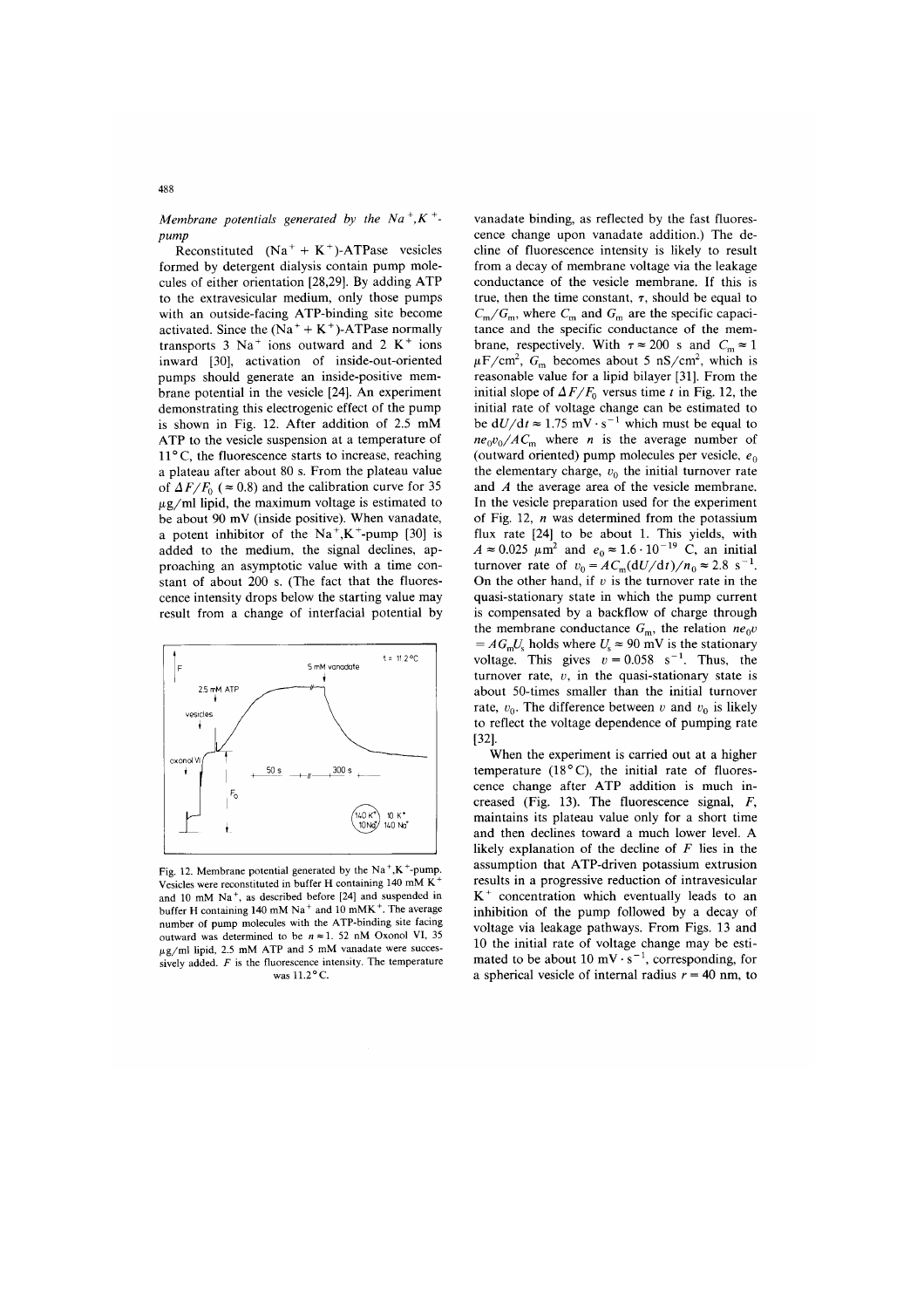

Fig. 13. Membrane potential generated by the  $Na^{+}$ , K<sup>+</sup>-pump. Vesicles were reconstituted in buffer H containing 30 mM K and 120 mM Na<sup>+</sup> and suspended in the same medium. 13 mM Oxonol VI, 8  $\mu$ g/ml lipid, 2.5 mM ATP, 10 nM valinomycin and 5 mM vanadate were added successively.  $T = 18^{\circ}$  C. a, b and c have been estimated to be about 160, 100 and 75 mV, respectively.

a K<sup>+</sup>-depletion rate of  $(3C_m/e_0r) \cdot dU/dt \approx 0.2$ <br>mM·s<sup>-1</sup> (assuming that two K<sup>+</sup> ions are extruded per turnover). This means that the intravesicular  $K^+$ -concentration would drop within about 150 s from the initial value of 30 mM to nearly zero if the pumping rate  $v$  were to retain its initial value for this period of time. In reality, pumping is slowed down by the opposing effect of transmembrane voltage, which tends to increase the depletion time,  $t^*$ . The fact that the estimated value of  $t^*$  agrees approximately with the duration of the quasi-stationary period in Fig. 13 is consistent with the assumption that the decay of the fluorescence signal results from  $K^+$  depletion of the vesicle. This assumption is further supported by the finding that, upon addition of valinomycin, the fluorescence increases again (Fig. 13), indicating the presence of an inward directed  $K^+$ -concentration gradient.

The relative fluorescence change,  $\Delta F/F_0$ , at the plateau of the fluorescence signal in Fig. 13 is about 2.7. Since this value exceeds the range of the calibration curve (Fig. 10), the voltage  $U$  corresponding to  $\Delta F/F_0$  can only be estimated on the basis of the theoretical calibration curve calculated by fitting the model parameters to the experimental data at lower voltage. In this way the voltage at the plateau of  $F$  in Fig. 13 is estimated to be approx.  $160$  mV.

The initial rate of fluorescence change after ATP addition has been measured at different temperatures. Using the calibration curve, the density of active pump molecules per vesicle and accounting for the membrane capacitance, the initial pumping rate,  $v_0$ , can be evaluated as a function of temperature. The results are plotted in Fig. 14 in the form of an Arrhenius diagram. From the slope of  $\ln v_0$  vs.  $1/T$  the activation energy of the pump current is determined to be  $E_a \approx 160 \text{ kJ} \cdot \text{mol}^{-1}$ . Implicit in the determination of  $E_a$  is the assumption that the redistribution of the dye across the vesicle membrane is not rate limiting.

Under similar conditions the activation energy of the turnover rate was experimentally determined to be 115 kJ/mol using an indocyanine dye as potential indicator [24]. In order to test for a possible influence of Oxonol VI on the activation energy a number of control experiments was performed. In a first series of experiments the enzymatic activity of reconstituted  $(Na^+ + K^+)$ 



Fig. 14. Initial pumping rate,  $v_0$  (referred to unit membrane area), as a function of reciprocal temperature.  $v_0$  has been estimated from the initial rate of fluorescence change after ATP addition using the calibration curve (Fig. 10) and accounting for the membrane capacitance.  $E<sub>z</sub>$  is the activation energy obtained from the Arrhenius relation.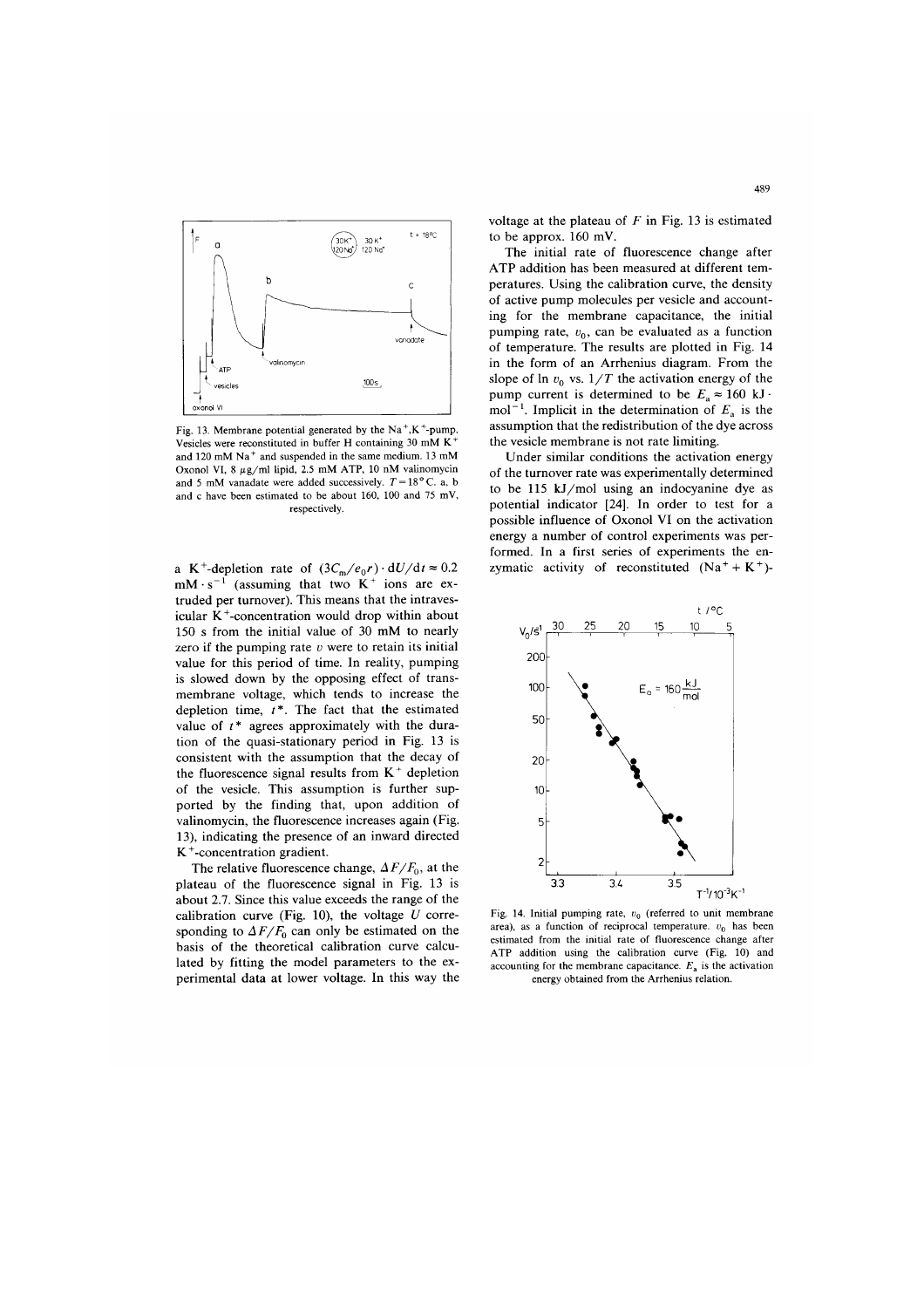ATPase was checked in the presence of different concentrations of Oxonol VI. At aqueous dve concentrations lower than 500 nM the enzymatic activity measured by the pyruvate kinase/lactate dehydrogenase assay [35] was not significantly influenced. In a second series of experiments, vesicles (with and without enzyme) containing 10  $mM K<sup>+</sup>$  were diluted in an isoosmolar buffer with 140 mM  $K^+$ . Upon addition of valinomycin, the fluorescence signals increased to reach the level of the Nernst potential. The initial rate of fluorescence change was recorded at different temperatures. No significant temperature dependence was found in the range between 8°C and 25°C. At  $15^{\circ}$ C and a valinomycin concentration of 20 nM the initial rate of voltage change was found to be about 30 mV/s. This rate is large compared to the rate of voltage rise observed after pump activation by ATP.

Marcus et al. [36] found strong effects of chain length and of the number of double bonds in the fatty-acid residue of the lipid onto the activation energy of reconstituted  $(Na^+ + K^+)$ -ATPase. These findings suggest a possible explanation of the increased activation energy. Oxonol VI, which is contained in the membrane in a ratio of  $1/500$ to  $1/100$  dyes per lipid molecules, could include a 'cholesterol-like' effect on membrane rigidity, or it may alter membrane thickness and interfere in this way with pumping activity.

## **Discussion**

The results presented in this study show that the effect of transmembrane voltage on fluorescence of Oxonol VI in a vesicle suspension can be understood on the basis of a simple model. The experiments carried out at zero voltage indicated that a partition equilibrium exists between dye in water and dye adsorbed to the membrane. Upon adsorption, the fluorescence (at an excitation wavelength of 580 nm) increases by a factor of 4.1/0.55  $\approx$  7.4. With a partition coefficient  $\gamma \approx$ 19000, a substantial fraction of the dye is bound to the membrane at lipid concentrations of the order of 10-100  $\mu$ g/ml. In the presence of an inside-positive membrane potential, the negatively charged dye accumulates in the intravesicular aqueous space according to a Nernst equilibrium. This leads to an increased adsorption of dve to the inner lipid monolayer and to a concomitant increase of fluorescence. This mechanism which has been previously discussed in the literature  $[14,15,19]$  is strongly supported by the quantitative analysis described in this paper.

#### Voltage dependence of the apparent partition coefficient

From the analysis of voltage-induced fluorescence changes as a function of lipid concentration (Fig. 7) it is found that the intrinsic fluorescence,  $f_1$ , of the membrane-bound dye is voltage-independent. The whole effect of voltage on the fluorescence  $F$  of the vesicle suspension can be described by a voltage-dependent apparent partition coefficient  $\gamma_{app}$  which enters into Eqn. 3:

$$
F = n \frac{f_w V_w + \gamma_{\text{app}} f_1 V_1}{V_w + \gamma_{\text{app}} V_1}
$$
\n(9)

In the following, we show that the experimentally observed voltage-dependence of  $\gamma_{app}$  (Fig. 8) can be quantitatively described by the three-capacitor model depicted in Fig. 15, which has previously been used in the analysis of adsorption of lipophilic ions to lipid bilayers [34,35]. The dye is



Fig. 15. Three-capacitor model used in analyzing the voltage dependence of the apparent partition coefficient  $\gamma_{app}$ . The dye is assumed to adsorption planes located symmetrically with respect to the centre of the membrane.  $C_a$  is the electrical capacitance between the adsorption plane and the adjacent aqueous solution.  $c'_{D}$  and  $c''_{D}$  are the aqueous dye concentraaqueous solutions.  $\psi'$ ,  $\psi''_1$  and  $\psi''$  the electric potentials, and N' and N'  $N''$  the surface concentrations of bound dye.

490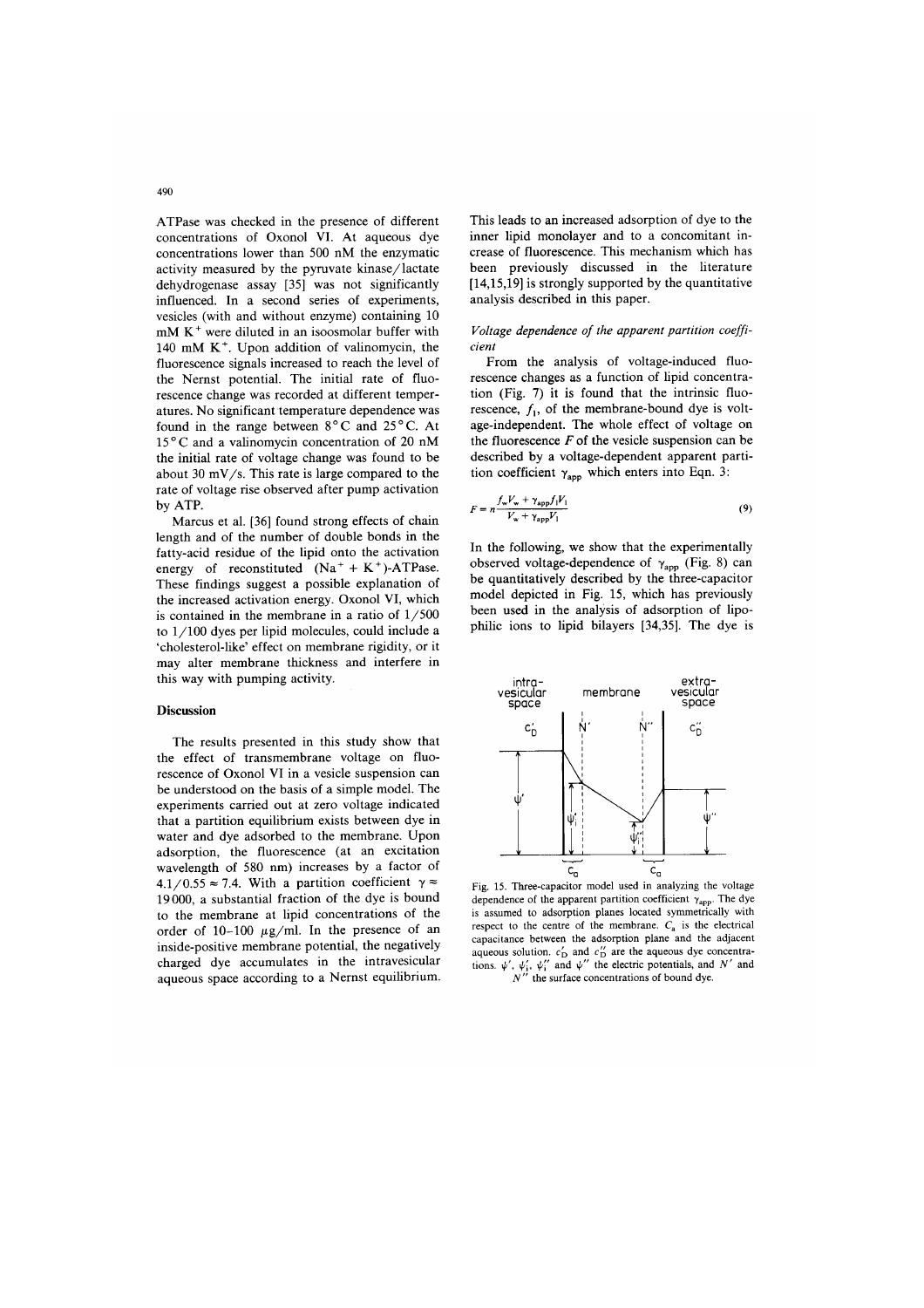assumed to bind to adsorption planes located on the hydrocarbon side of the membrane/solution interface. The surface concentrations,  $N'$  and  $N''$ of bound dye (Fig. 15) which are referred to unit membrane area are given by

$$
N' = \beta' \cdot c'_{\mathcal{D}}, \qquad N'' = \beta'' \cdot c''_{\mathcal{D}} \tag{10}
$$

where  $c'_{D}$  and  $c''_{D}$  are the aqueous dye concentra-<br>tions. If  $\psi'$  and  $\psi''$  are the electrical potentials in the intra- and extravesicular space and  $\psi'_i$  and  $\psi'_i$ the potentials in the adsorption planes (Fig. 15), the voltage dependence of the interfacial partition coefficients,  $\beta'$  and  $\beta''$ , may be expressed by

$$
\beta' = \beta \exp(-u'), \qquad \beta'' = \beta \exp(-u'')
$$
 (11)

$$
u' \equiv F(\psi' - \psi'_1) / RT; \qquad u'' \equiv F(\psi'' - \psi''_1) / RT \qquad (12)
$$

 $\beta$  is the value of  $\beta'$  and  $\beta''$  at zero voltage. The dimensionless voltages,  $u'$  and  $u''$ , can be numerically evaluated on the basis of the three-capacitor model, as described in Appendix B. Since under equilibrium conditions ( $U = 0$ ,  $c'_{\text{D}} = c''_{\text{D}} = c_{\text{D}}$ ) the relation  $(N' + N'')/d = \gamma c_D$  holds,  $\beta$  and  $\gamma$  are connected by

$$
\beta = \gamma d/2 \tag{13}
$$

with membrane thickness  $d$  ( $\approx$  4 nm).

The fluorescence,  $F$ , of the vesicle suspension may be calculated introducing the relations  $n_w$  $c'_{D}V' + c''_{D}V''$  and  $n_1 = n - n_w = A(N' + N'')$  into<br>Eqn. 2 (*A* is the total membrane area and V' and  $V''$  are the volumes of the intra- and extravesicular space). Together with the Nernst relation  $c'_D/c''_D = \exp(FU/RT) \equiv \exp(u)$ , the fluorescence intensity,  $F$ , is obtained in the form of Eqn. 9, where  $\gamma_{\rm apo}$  is given by

$$
\gamma_{\rm app} \equiv \frac{(N' + N'')/d}{(c'_{\rm D}V' + c''_{\rm D}V'')/V_{\rm w}} = \frac{\gamma V_{\rm w}}{2} \cdot \frac{\exp(u - u') + \exp(-u'')}{V' \exp(u) + V''}
$$
\n(14)

In the limit  $c_D \rightarrow 0$ , u' and u'' in Eqns. 11 and 14 reduce to  $u' \approx -u'' \approx (C_m/C_a)u$  (Appendix B). Since  $\gamma$ ,  $V_w$ , V' and  $V'' \approx V_w$  are known, Eqn. 14 can be fitted to the experimentally observed voltage dependence of  $\gamma_{app}$  (Fig. 8) using the numerically evaluated values of  $u'$  and  $u''$  which depend on the capacitance  $C_a$  (Fig. 15). It is seen from Fig. 8 that the theoretical curve which has been calculated with  $\alpha \equiv C_a/C_m = 0.2$  adequately described the experimental data. The value of  $\alpha = 0.2$ indicates that the adsorption plane is located away from the interface towards the hydrophobic interior of the membrane. This is consistent with the finding from  $31P-NMR$  experiments that Oxonol VI does not perturb the local motion of the phosphate group in phosphatidylcholine bilayers [20]. Eqns. 9 and 14 can also be used to fit the calibration curves, as shown by the theoretical curves in Figs. 10A-C.

# Experiments with  $(Na^+ + K^+)$ -ATPase vesicles

Oxonol VI was found to be suitable for detecting changes of membrane potential associated with the activity of the  $Na^+, K^+$ -pump in reconstituted vesicles. When ATP is added to the external medium, pump molecules with the ATP-binding site facing outward become activated, which results in a translocation of net positive charge towards the vesicle interior. Under this condition large fluorescence changes are observed corresponding to inside-positive potentials of up to 150-200 mV. After the build-up of the membrane potential, a quasi-stationary state is reached in which the pump current is compensated by a back-flow of charge through passive conductance pathways. Experiments of this kind may be used for studying the current-voltage behaviour of the  $Na^+, K^+$ -pump.

# **Concluding remarks**

From the foregoing analysis, a number of conclusions concerning the application of Oxonol VI for voltage measurements can be drawn. Since Oxonol VI distributes between intra- and extravesicular medium according to a Nernst equilibrium, inside-positive potentials can lead to a strong accumulation of the anionic dye and to high concentrations of bound dye in the inner lipid monolayer. This means that the simple mechanism discussed here for the dependence of optical properties on voltage can be operative only at sufficiently low dye concentrations. At high dye concentrations ( $c_D > 1$   $\mu$ M) additional phenomena, such as aggregation of dye molecules and self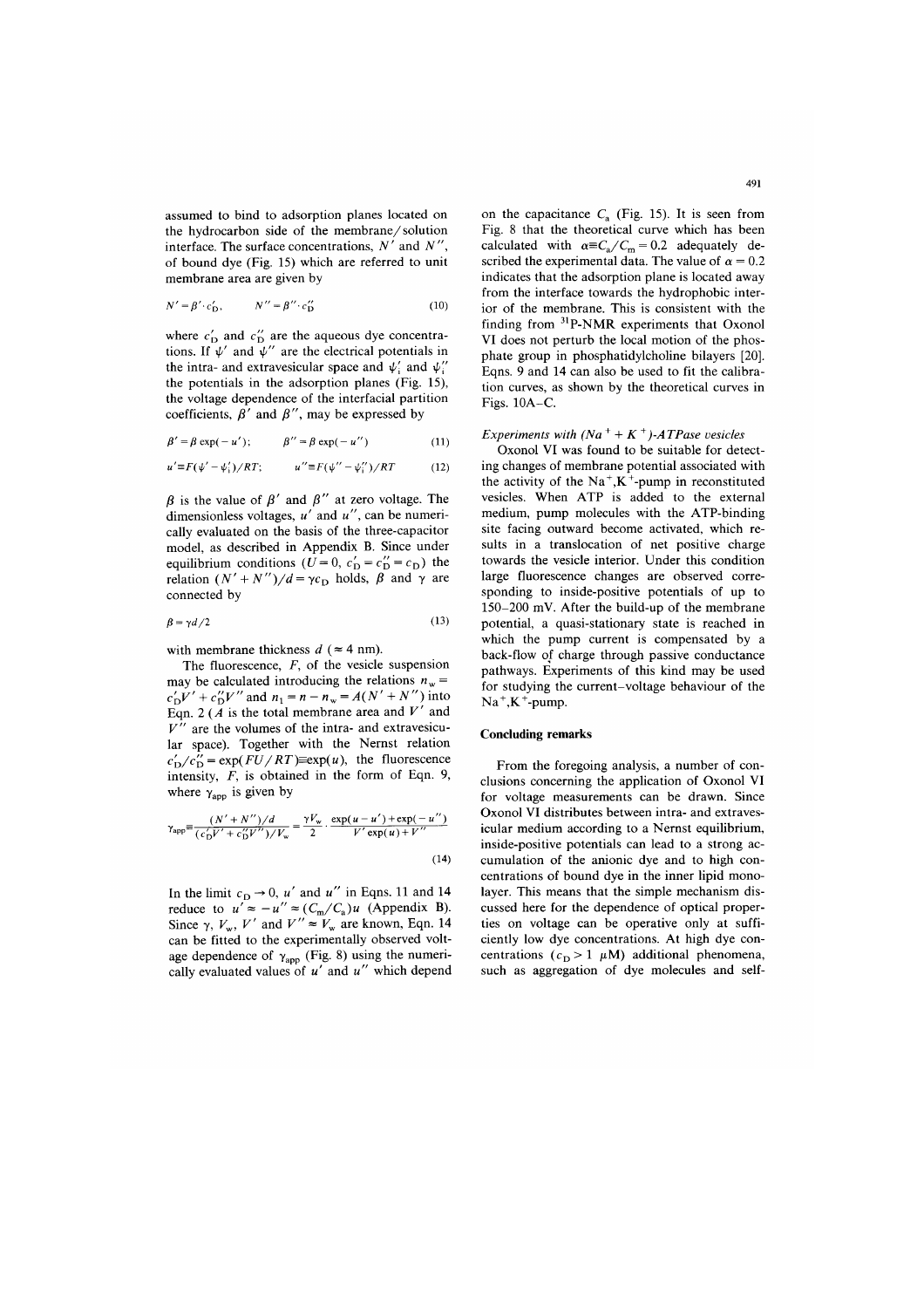quenching of fluorescence, may be expected [15].

For an optimum voltage-response of the dye, the vesicle concentration is critical, as shown by Fig. 9. The optimum lipid concentration (which is independent of dye concentration) is found to be about  $10-20 \mu g/ml$ . Calibration of the fluorescence signal as a function of voltage is meaningful only at a well-defined lipid concentration.

The response time of Oxonol VI after a fast voltage change is limited by the permeation rate of the dye across the membrane. In our experiments the response time was limited by the mixing time of reagents in the fluorescence cuvette and was less than 3 s. In experiments with bacterial chromatophores [14] Oxonol VI was found to respond in the time range of milliseconds to a light-induced change of membrane potential.

#### **Appendix A**

#### Derivation of Eqn. 6

We assume that initially the intra- and extravesicular K<sup>+</sup> concentrations are  $c'_0$  and  $c''_0$ , respectively, and that the membrane potential is zero. Upon addition of valinomycin and Oxonol VI,  $K^+$  ions and dye anions move inward. After equilibration, the potassium concentrations in the intra- and extravesicular space are  $c'$  and  $c''$ . Since the total amount of  $K^+$  in the system remains constant, the relation

$$
c'V' + c''V'' = c'_0V' + c''_0V''
$$
 (A-1)

holds, where  $V'$  and  $V''$  are the volumes of the intra- and extravesicular aqueous spaces. Similarly, if  $c_D V''$  is the total amount of dye which is initially added to the medium, the relation

$$
c_{D}V'' = c'_{D}V' + c''_{D}V'' + \frac{d}{2}A\gamma(c'_{D} + c''_{D})
$$
 (A-2)

is fulfilled.  $c'_{\text{D}}$  and  $c''_{\text{D}}$  are the dye concentrations in the intra- and extravesicular solutions after equilibration,  $A$  is the total membrane area, and  $d$ is the membrane thickness; the factor  $(d/2)A\gamma(c'_D)$ +  $c_D^{\prime\prime}$ ) accounts for dye binding to either membrane/solution interface ( $\gamma$  is the partition coefficient defined by Eqn. 1). Implicit in Eqn. A-2 is the assumption that the partition equilibrium at the interface is voltage-independent; this assumption is only approximately fulfilled, as discussed previously. We further assume that effects of electrical double-layers can be neglected in the presence of a sufficiently high concentration of inert electrolyte, and that the only permeable ion species (after addition of valinomycin) are  $K^+$  and the dye anion. After equilibration, the membrane potential is given by

$$
U \equiv \psi' - \psi'' = \frac{RT}{F} \ln \frac{c''}{c'} = \frac{RT}{F} \ln \frac{c'_{\text{D}}}{c''_{\text{D}}} \qquad (A-3)
$$

In order to build up this voltage, a charge  $Q =$  $AC<sub>m</sub>U$  has to move across the membrane (A is the total membrane area, and  $C_m$  is the specific membrane capacitance).  $Q$  is given by the number of  $K<sup>+</sup>$  ions and dye anions which have entered the intravesicular aqueous space; an additional contribution to  $Q$  results from dye anions which became adsorebd to the inner membrane interface:

$$
Q = F[(c' - c'_0)V' + c'_D V' - c'_D A \gamma d/2]
$$
 (A-4)

This gives, together with  $Q = AC<sub>m</sub>U$ :

$$
c' = c'_0 + C^* \ln \frac{c''}{c'} + c'_D(l + \sigma)
$$
 (A-5)

$$
C^* = RTAC_m/F^2V'
$$
 (A-6)

$$
\sigma \equiv \gamma A d / 2V' = \gamma V_1 / 2V' \tag{A-7}
$$

 $V_1$  is the volume of the lipid phase. Eqns. A-1-A-5 together yield:

$$
c'' = c_0'' - a(c' - c_0'); \qquad a \equiv V'/V'' \tag{A-8}
$$

$$
c' = c'_0 + C^* \ln \frac{c''}{c'} + \frac{(1+\sigma)c_0c''}{(1+\alpha\sigma)c'+a(1+\sigma)c''}
$$
 (A-9)

Eqn. A-8 and A-9 may be further simplified, since in the experiments described here, the volume of the intravesicular aqueous space is only a negligible fraction of the total volume. For a spherical vesicle of internal radius,  $r$ , and membrane thickness, d, the relation  $a = y_1 r / 3 \rho_1 d$  holds, where  $y_1$ and  $\rho_1$  are the mass concentration and the density of the lipid, respectively. With  $r \approx 50$  nm,  $d \approx 5$ nm,  $\rho_1 \approx 1$  g/cm<sup>3</sup> and  $y_1 = 200 \mu g/cm^3$  (corresponding to the highest experimental lipid concentration), becomes of the order of  $10^{-3}$ . This means that  $c'' \approx c_0''$ .

 $497$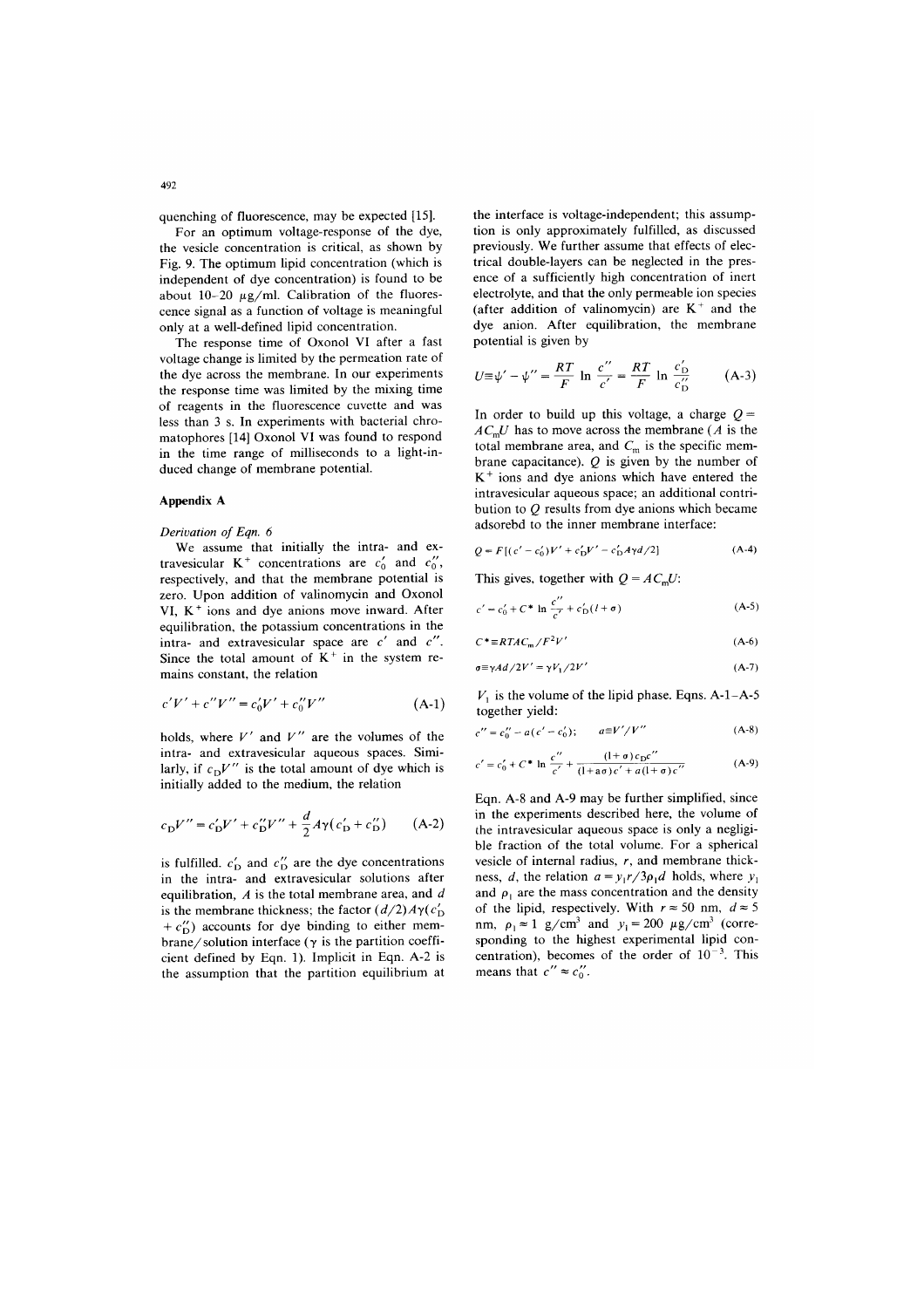# **Appendix B**

Boundary potentials generated by dye adsorption

When negatively-charged dye molecules bind to adsorption planes located on the hydrophobic side of the membrane/solution interface, boundary potentials are created. If  $\psi'_i$  and  $\psi''_i$  are the electrical potentials in the adsorption planes and  $\psi'$ and  $\psi''$  the potentials in the aqueous solutions (Fig. 15), the surface concentrations  $N'$  and  $N''$ of dye molecules are given by

$$
N = \beta \exp(-u') c'_{\text{D}}; \ u' = \frac{\psi' - \psi'_1}{RT/F}
$$
 (B-1)

$$
N'' = \beta \exp(-u'')c''_{\text{D}}; \ u'' \equiv \frac{\psi'' - \psi''_i}{RT/F}
$$
 (B-2)

 $\beta$  is the interfacial partition coefficient and  $c'_{\text{D}}$ and  $c''_{\text{D}}$  are the aqueous concentrations of the dye anion which are related by the Nernst equation:

$$
\frac{c'_{\rm D}}{c''_{\rm D}} = \exp\left(\frac{\psi' - \psi''}{RT/F}\right) \equiv \exp(u) \tag{B-3}
$$

On the basis of the three-capacitor model [33,34] depicted in Fig. 15, the voltages  $u'$ ,  $u''$  and  $u$  are related to the charge densities  $q'$  and  $q''$  in the adsorption planes:

$$
q'_{i} = -FN' = \frac{RT}{F}(C_{i}u_{i} - C_{a}u') \tag{B-4}
$$

$$
q_i'' = -FN'' = \frac{RT}{F}(C_a u'' - C_i u_i)
$$
 (B-5)

$$
u \equiv F(\psi' - \psi'')/RT \tag{B-6}
$$

 $C_a$  is the capacitance between adsorption plane and aqueous phase and  $C_i$  is the capacitance between the adsorption planes.  $C_a$  and  $C_i$  are related to the total membrane capacitance,  $C_m$ , by

$$
\frac{1}{C_m} = \frac{2}{C_a} + \frac{1}{C_i}
$$
 (B-7)

The total amount,  $n$ , of dye in the vesicle suspension is given by

$$
n = c'_{D}V' + c''_{D}V'' + A(N' + N'')
$$
 (B-8)

 $V'$  and  $V''$  are the volumes of the intra- and extravesicular aqueous solutions and  $A$  is the total

membrane area. Replacing  $\beta$  by the partition coefficient  $\gamma$  according to  $\beta = \gamma d/2 = \gamma V_1/2A$  (V<sub>1</sub>) is the total volume of the lipid) and using Eqns.  $B-1-B-8$ , one obtains

$$
\frac{\gamma n d}{2N_0} \cdot \frac{(1-2\alpha) \exp(u - u')}{V' \exp(u) + V'' + \gamma V_1 [\exp(u - u') + \exp(-u'')] / 2}
$$

$$
= -u + u'' + \frac{1-\alpha}{\alpha}u'
$$
 (B-9)

$$
\frac{\gamma nd}{2N_0} \cdot \frac{(1-2\alpha)\exp(-u'')}{V' \exp(u) + V'' + \gamma V_1[\exp(u-u') + \exp(-u'')] / 2}
$$

$$
= u - u' + \frac{1 - \alpha}{\alpha} u''
$$
 (B-10)

$$
\underset{\epsilon \equiv C_{\rm a}}{\leq} C_{\rm m}; \qquad N_0 \equiv R T C_{\rm m} / F^2 \tag{B-11}
$$

Eqns. B-9 and B-10 can be used for numerical evaluation of the boundary potentials,  $u'$  and  $u''$ , which enter into the expression for the apparent partition coefficient  $\gamma_{app}$  (Eqn. 14). In the limit of low dye concentration  $(n \rightarrow 0)$ , Eqns. B-9 and B-10 reduce to

$$
u' \approx -u'' \approx \alpha u \tag{B-12}
$$

as expected.

 $\epsilon$ 

#### **Acknowledgements**

The authors are indebted to Dr. P. Läuger for his interest, stimulating and supporting discussions and his help in preparing this manuscript. This work has been financially supported by the Deutsche Forschungsgemeinschaft (Sonderforschungsbereich 156).

#### **References**

- 1 Bashford, C.L., Smith, J.C. (1978) Methods Enzymol. 55, 569-586
- 2 Waggoner, A.S. (1979) Annu. Rev. Biophys. Bioeng. 8,  $47 - 68$
- 3 Freedman, J.C. and Laris, P.C. (1981) Int. Rev. Cytol. Suppl. 12, 177-246
- 4 Waggoner, A.S. (1985) in The Enzymes of Biological Membranes, 2nd Edn. (Martonosi, A.N., ed.), Vol. 3, pp. 313-331, Plenum Press, New York
- 5 Smith, J.C., Russ, P., Cooperman, B.S. and Chance, B. (1976) Biochemistry 15, 5094-5105
- 6 Waggoner, A.S., Wang, C.H. and Tolles, R.L. (1977) J. Membrane Biol. 33, 109-140